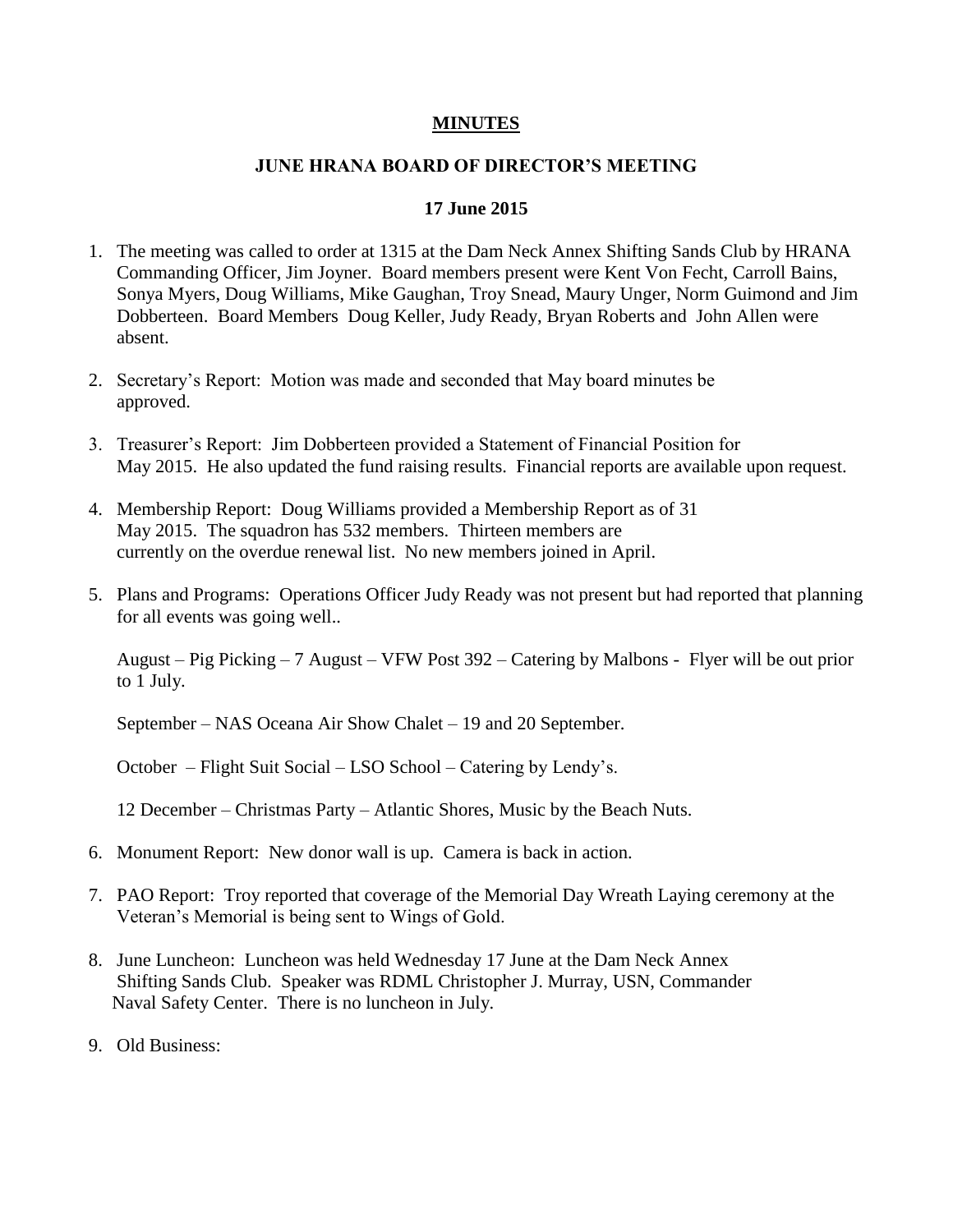Web Site Survey – Maury feels there is a need to have a survey performed to determine usage of the web site. He will get information on cost and scope of coverage. The board will vote on the issue at the July meeting.

Lurch is to check with ANA Headquarters to see if there is any interest in making the HRANA site the official ANA web site.

10. New Business:

Air Show Committee Meetings began 17 June. Troy Snead is the official HRANA representative.

Oceana Bus Tours have been delayed a week and will begin on 22 June.

Kent will prepare a listing of officers and board members. The list will contain email addresses and phone numbers and will be distributed only to board members.

The board approved an idea from Mike Maus, Assistant AIRLANT PAO to participate in a fund raising drawing with Colonial Shooting Academy (CSA). Proceeds from the sale of HRANA designated targets will be split between HRANA and CSA.. Two pistols will be the prizes in a drawing, with all proceeds going to HRANA.. Tickets will be sold during July and August and the drawing will be held in September.

The board approved two charity donations from the golf tournament proceeds:

VFW Post 392 - \$1,000 for the annual Christmas "Shop with a vet" program.

 Horton Wreath Society \$250 for the annual Christmas wreath laying at the Horton Veteran's Cemetery. A wreath is placed on each veteran's grave.

The board gave approval to Carroll to order monument pins. Estimated cost will be about \$400. The pins will be given to Monument Wall donors and also sold.

- 11. CO/XO Comments None
- 12. Hot Wash Up Nothing
- 13. Next Meeting Wednesday 1 July, 1700, NAS Oceana Officer's Club.
- 14. Meeting adjourned at 1420.
- 15. CO/XO Comments: None
- 16. Hot Wash Up: Nothing
- 17. Next Meeting: Wednesday June 17th, Dam Neck Annex following the luncheon.